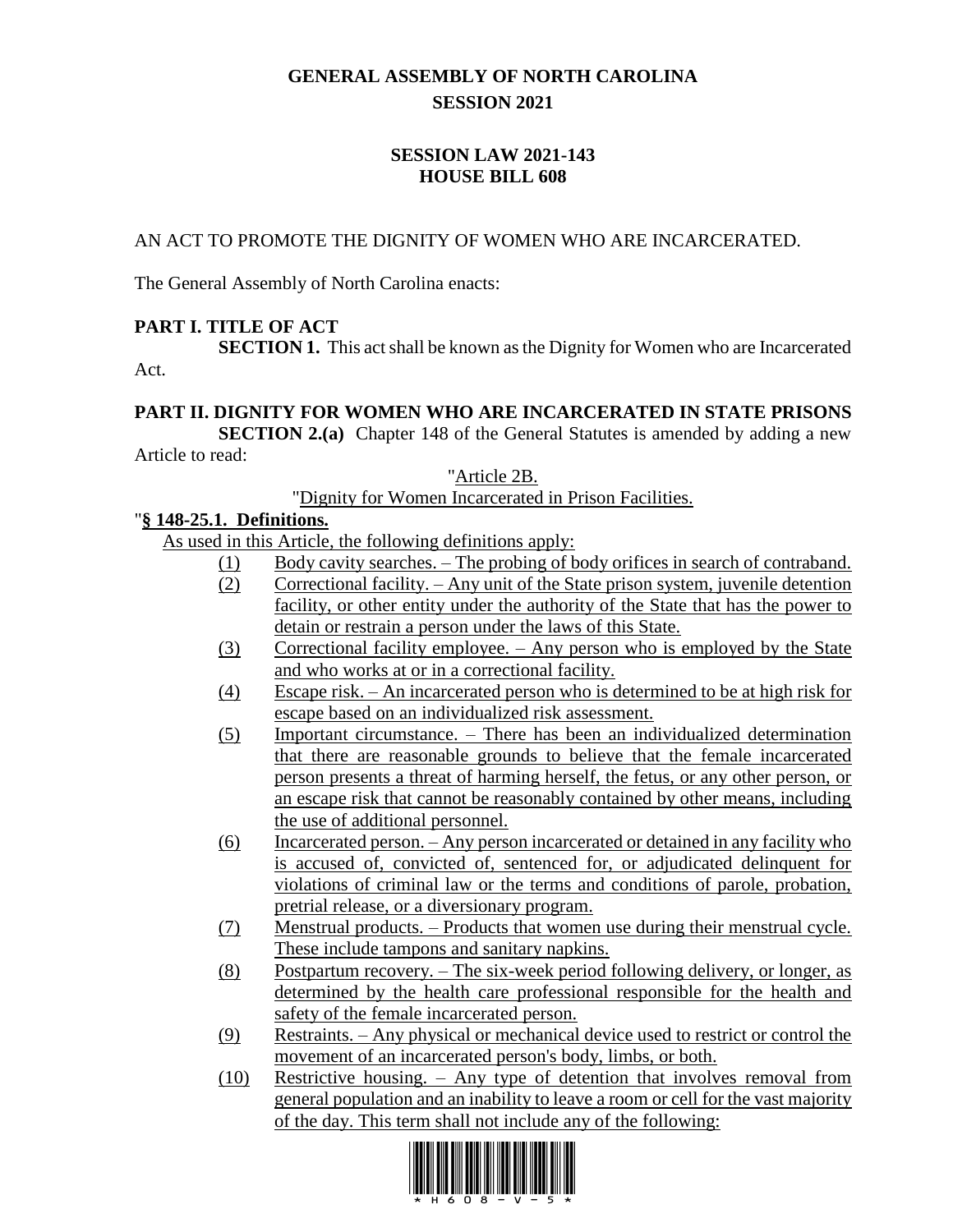- a. Single-cell accommodations in facilities that provide those accommodations to all incarcerated persons.
- b. Single-cell accommodations in facilities that provide those accommodations to all persons of a certain sex or gender.
- c. Single-cell accommodations provided for medical reasons, except when pregnancy, alone, is the medical reason for the single cell accommodations.
- d. Single-cell accommodations provided when an individualized determination has been made that there are reasonable grounds to believe that there exists a threat of harm to the female incarcerated person or the fetus.
- e. Single-cell accommodations provided at the request of the incarcerated person.
- (11) State of undress. A situation when an incarcerated person is partially or fully naked, either in the shower, toilet areas, a medical examination room, or while having a body cavity search conducted.

## "**§ 148-25.2. Care for female incarcerated persons related to pregnancy, childbirth, and postpartum recovery.**

(a) Limitation on Use of Restraints. – Except as otherwise provided in this subsection, the Department of Public Safety and correctional facility employees shall not apply restraints on a pregnant female incarcerated person during the second and third trimester of pregnancy, during labor and delivery, and during the postpartum recovery period.

A female incarcerated person who is in the postpartum recovery period may only be restrained if a correctional facility employee makes an individualized determination that an important circumstance exists. In this case, only wrist handcuffs held in front of the female incarcerated person's body may be used and only when she is ambulatory. The correctional facility employee ordering use of restraints on any female incarcerated person while in the postpartum recovery period shall submit a written report to the warden or administrator of the correctional facility within five days following the use of restraints. The report shall contain the justification for restraining the female incarcerated person during postpartum recovery.

Nothing in this subsection shall prohibit the use of handcuffs or wrist restraints held in front of the female incarcerated person's body when in transport outside of the correctional facility, except that these restraints shall not be used in transport when the female incarcerated person is in labor or is suspected to be in labor.

Nothing in this subsection shall prohibit the use of medical restraints by a licensed health care professional to ensure the medical safety of a pregnant female incarcerated person.

(b) Body Cavity Searches. – No correctional facility employee, other than a certified health care professional, shall conduct body cavity searches of a female incarcerated person who is pregnant or in the postpartum recovery period unless the correctional facility employee has probable cause to believe that the female incarcerated person is concealing contraband that presents an immediate threat of harm to the female incarcerated person, the fetus, or another person. In this case, the correctional facility employee shall submit a written report to the warden or administrator of the correctional facility within five days following the body cavity search, containing the justification for the body cavity search and the presence or absence of any contraband.

(c) Nutrition. – The Department of Public Safety and the administrator of the correctional facility shall ensure that pregnant female incarcerated persons are provided sufficient food and dietary supplements and are provided access to food at appropriate times of day, as ordered by a physician, a physician staff member, or a correctional facility nutritionist to meet generally accepted prenatal nutritional guidelines for pregnant female incarcerated persons. While in the hospital, pregnant female incarcerated persons and female incarcerated persons in the postpartum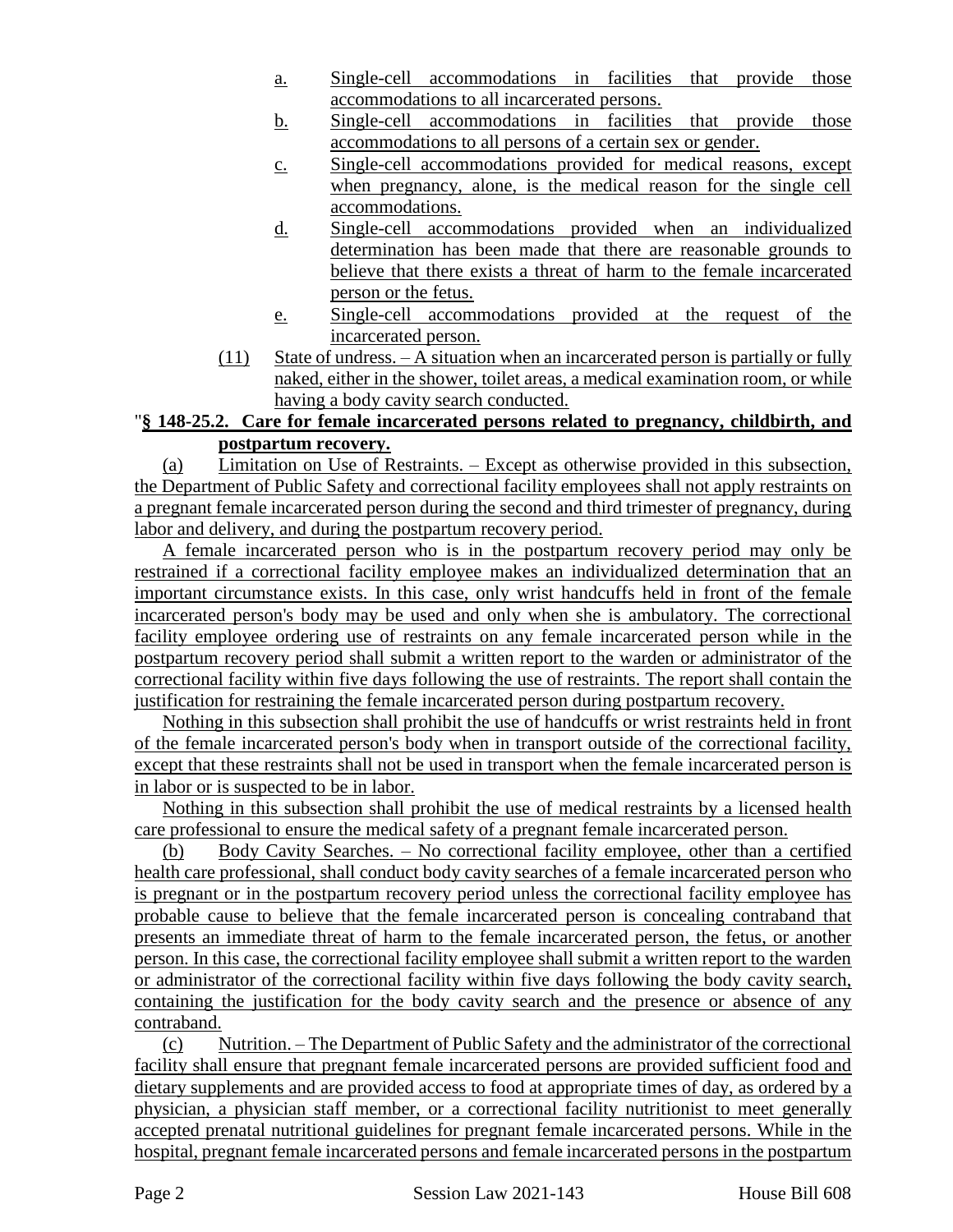recovery period shall have access to the full range of meal options provided by the hospital to ensure that each meal meets the female incarcerated person's nutritional needs.

(d) Restrictive Housing. – The Department of Public Safety and the administrator of the correctional facility shall not place any pregnant female incarcerated person, or any female incarcerated person who is in the postpartum recovery period, in restrictive housing unless a correctional facility employee makes an individualized determination that an important circumstance exists. In this case, the correctional facility employee authorizing the placement of the female incarcerated person in restrictive housing shall submit a written report to the warden or administrator of the correctional facility within five days following the transfer. The report shall contain the justification for confining the female incarcerated person in restrictive housing.

(e) Bed Assignments. – The Department of Public Safety and the administrator of the correctional facility shall not assign any female incarcerated person who is pregnant or in postpartum recovery to any bed that is elevated more than 3 feet from the floor of the correctional facility.

(f) Cost of Care. – While a pregnant female incarcerated person is incarcerated, the pregnant female incarcerated person shall be provided necessary prenatal, labor, and delivery care as needed at no cost to the pregnant female incarcerated person.

(g) Bonding Period. – Following the delivery of a newborn by a female incarcerated person, the Department of Public Safety or the administrator of the correctional facility shall permit the newborn to remain with the female incarcerated person while the female incarcerated person is in the hospital, unless the medical provider has a reasonable belief that remaining with the female incarcerated person poses a health or safety risk to the newborn.

(h) Nutritional and Hygiene Products During the Postpartum Period. – During the period of postpartum recovery, the Department of Public Safety and the administrator of the correctional facility shall make available the necessary nutritional and hygiene products, including sanitary napkins, underwear, and hygiene products for the postpartum female incarcerated person. The products shall be provided at no cost to the female incarcerated person.

(i) Placement of Female Incarcerated Person. – To the greatest extent practicable, after accounting for security and capacity, the Department of Public Safety shall place a female incarcerated person who is in the custody of the State prison system and who is the mother of a minor child under the age of 1 within 250 miles of the child's permanent address of record.

(j) Visitation of Incarcerated Mothers. – The Department of Public Safety shall authorize visitation of incarcerated mothers held in State prisons with low- or minimum-security classifications, who are mothers of a minor child under the age of 1, by the incarcerated mother's minor child under the age of 1. These visitations shall be allowed at least twice per week unless a correctional facility employee has a reasonable belief that the child may be harmed during visitation. These visitations shall be allowed by contact visit. The employee denying visitation shall submit a written report to the warden or administrator of the correctional facility within five days following the denial of visitation. The report shall contain the justification for denying the visitation.

(k) Reporting. – The warden or administrator of the correctional facility shall compile a monthly summary of all written reports received pursuant to this section and G.S. 148-25.3. The warden or administrator of the correctional facility shall submit the summary to the Chief Deputy Secretary of Adult Correction and Juvenile Justice.

#### "**§ 148-25.3. Inspection by correctional facility employees.**

(a) Inspections When a Female Incarcerated Person is in the State of Undress. – To the greatest extent practicable and consistent with safety and order in a correctional facility, there shall be a limitation on inspections by male correctional facility employees when a female incarcerated person is in a state of undress. Nothing in this section shall limit the ability of a male correctional facility employee from conducting inspections when a female incarcerated person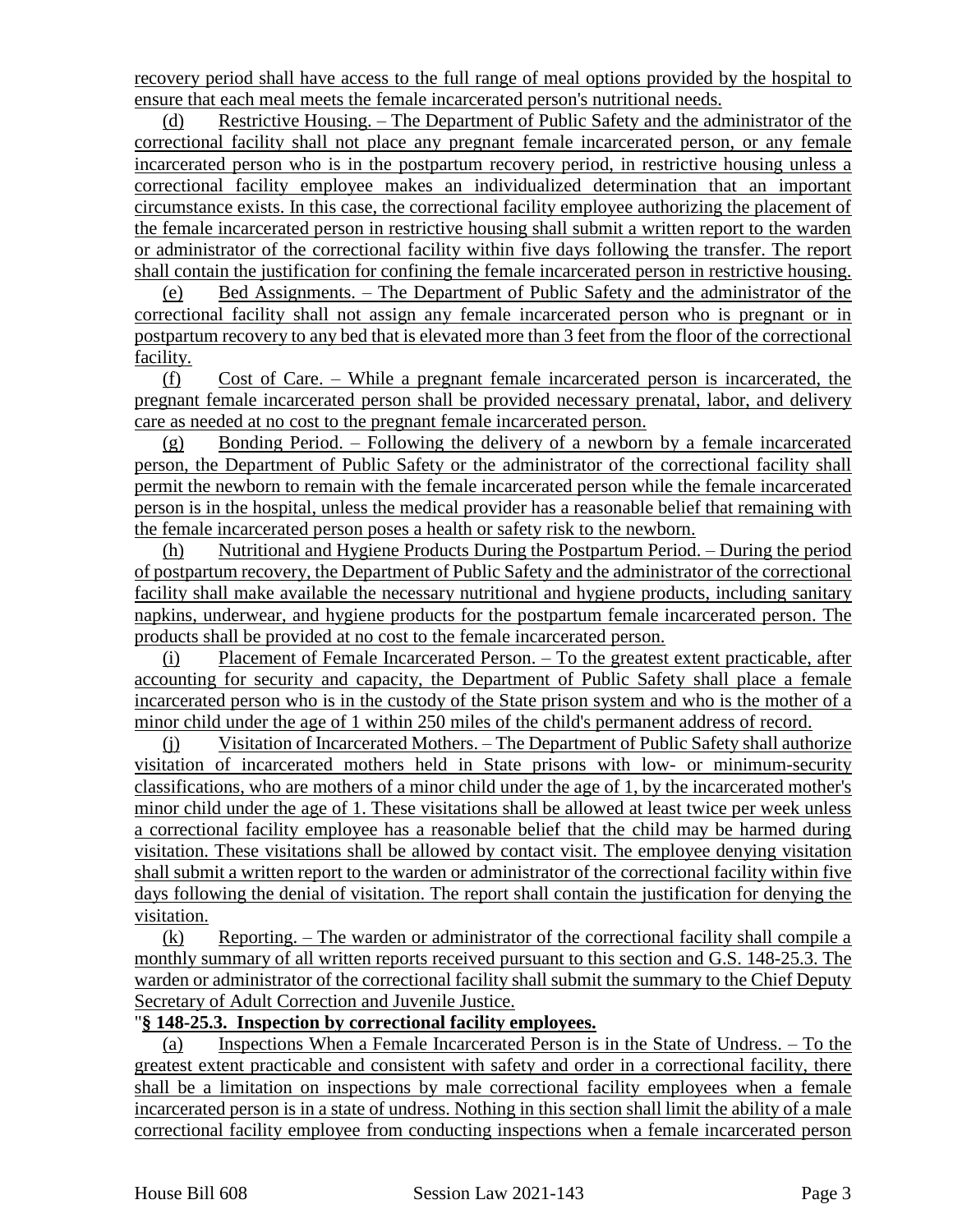may be in a state of undress if no female correctional facility employees are available within a reasonable period of time.

(b) Documentation Requirement. – If a male correctional facility employee deems it is appropriate to conduct an inspection or search while a female incarcerated person is in a clear state of undress in an area such as the shower, the medical examination room, toilet areas, or while a female incarcerated person is having a body cavity search, the male correctional facility employee shall submit a written report to the warden or administrator of the correctional facility within five days following the inspection or search, containing the justification for a male correctional facility employee to inspect the female incarcerated person while in a state of undress.

## "**§ 148-25.4. Access to menstrual products.**

Access to Menstrual Products. – The Department of Public Safety and the administrator of the correctional facility shall ensure that sufficient menstrual products are available at the correctional facility for all female incarcerated persons who have an active menstrual cycle. Female incarcerated persons who menstruate shall be provided menstrual products as needed at no cost to the female incarcerated person.

## "**§ 148-25.5. Training and technical assistance.**

(a) Correctional Facility Employee Training. – The Department of Public Safety shall develop, in consultation with the Department of Health and Human Services, Divisions of Public Health and Mental Health, Developmental Disabilities, and Substance Abuse Services, and shall provide to all State prison employees who have significant regular contact with pregnant female incarcerated persons training related to the physical and mental health of pregnant female incarcerated persons and fetuses, including:

- (1) General care of pregnant women.
- (2) The impact of restraints on pregnant female incarcerated persons and fetuses.
- (3) The impact of being placed in restrictive housing on pregnant female incarcerated persons.

(4) The impact of body cavity searches on pregnant female incarcerated persons. Training materials and curricula developed pursuant to this subsection shall be made available to administrators of local confinement facilities.

(b) Educational Programming for Pregnant Female Incarcerated Persons. – The Department of Public Safety shall develop and provide educational programming to pregnant female incarcerated persons held in State prisons related to:

- (1) Prenatal care.
- (2) Pregnancy-specific hygiene.
- (3) Parenting skills.
- (4) The impact of alcohol and drugs on the fetus.
- (5) General health of children.

Training materials and curricula developed pursuant to this subsection shall be made available to administrators of local confinement facilities."

**SECTION 2.(b)** G.S. 143B-702 reads as rewritten:

## "**§ 143B-702. Division of Adult Correction and Juvenile Justice of the Department of Public Safety – rules and regulations.**

(a) The Division of Adult Correction and Juvenile Justice of the Department of Public Safety shall adopt rules and regulations related to the conduct, supervision, rights and privileges of persons in its custody or under its supervision. Such rules and regulations shall be filed with and published by the office of the Attorney General and shall be made available by the Division for public inspection. The rules and regulations shall include a description of the organization of the Division. A description or copy of all forms and instructions used by the Division, except those relating solely to matters of internal management, shall also be filed with the office of the Attorney General.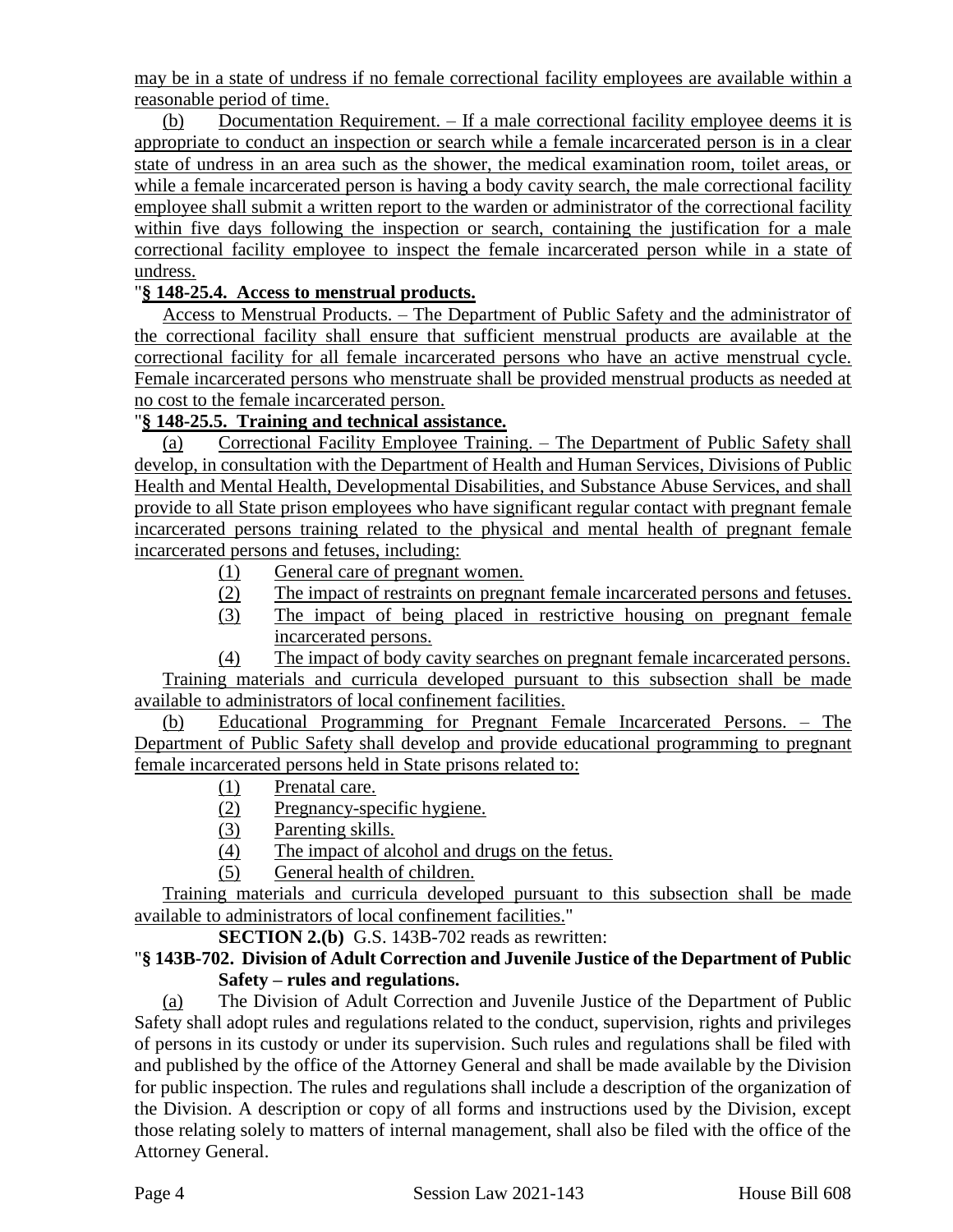(b) The rules and regulations adopted under this section shall be subject to the requirements of Article 2B of Chapter 148 of the General Statutes."

### **PART III. DIGNITY FOR WOMEN WHO ARE INCARCERATED IN LOCAL CONFINEMENT FACILITIES**

**SECTION 3.(a)** Article 10 of Chapter 153A of the General Statutes is amended by adding a new Part to read:

"Part 2B. Dignity for Women Incarcerated in Local Confinement Facilities.

# "**§ 153A-229.1. Definitions.**

As used in this Article, the following definitions apply:

- (1) Body cavity searches. The probing of body orifices in search of contraband.
- (2) Escape risk. An incarcerated person who is determined to be at high risk for escape based on an individualized risk assessment.
- (3) Facility employee. Any person who is employed by the local government and who works at or in a local confinement facility.
- (4) Important circumstance. There has been an individualized determination that there are reasonable grounds to believe that the female incarcerated person presents a threat of harming herself, the fetus, or any other person, or an escape risk that cannot be reasonably contained by other means, including the use of additional personnel.
- (5) Incarcerated person. Any person incarcerated or detained in a local confinement facility who is accused of, convicted of, sentenced for, or adjudicated delinquent for violations of criminal law or the terms and conditions of parole, probation, pretrial release, or a diversionary program.
- (6) Local confinement facility. "Local confinement facility" includes a county or city jail, a local lockup, a regional or district jail, a juvenile detention facility, a detention facility for adults operated by a local government, and any other facility operated by a local government for confinement of persons awaiting trial or serving sentences except that it shall not include a county satellite jail/work release unit governed by Part 3 of Article 10 of Chapter 153A of the General Statutes.
- (7) Menstrual products. Products that women use during their menstrual cycle. These include tampons and sanitary napkins.
- (8) Postpartum recovery. The six-week period following delivery, or longer, as determined by the health care professional responsible for the health and safety of the female incarcerated person.
- (9) Restraints. Any physical or mechanical device used to restrict or control the movement of an incarcerated person's body, limbs, or both.
- (10) Restrictive housing. Any type of detention that involves removal from general population and an inability to leave a room or cell for the vast majority of the day. This term shall not include any of the following:
	- a. Single-cell accommodations in facilities that provide those accommodations to all incarcerated persons.
	- b. Single-cell accommodations in facilities that provide those accommodations to all persons of a certain sex or gender.
	- c. Single-cell accommodations provided for medical reasons, except when pregnancy, alone, is the medical reason for the single-cell accommodations.
	- d. Single-cell accommodations provided when an individualized determination has been made that there are reasonable grounds to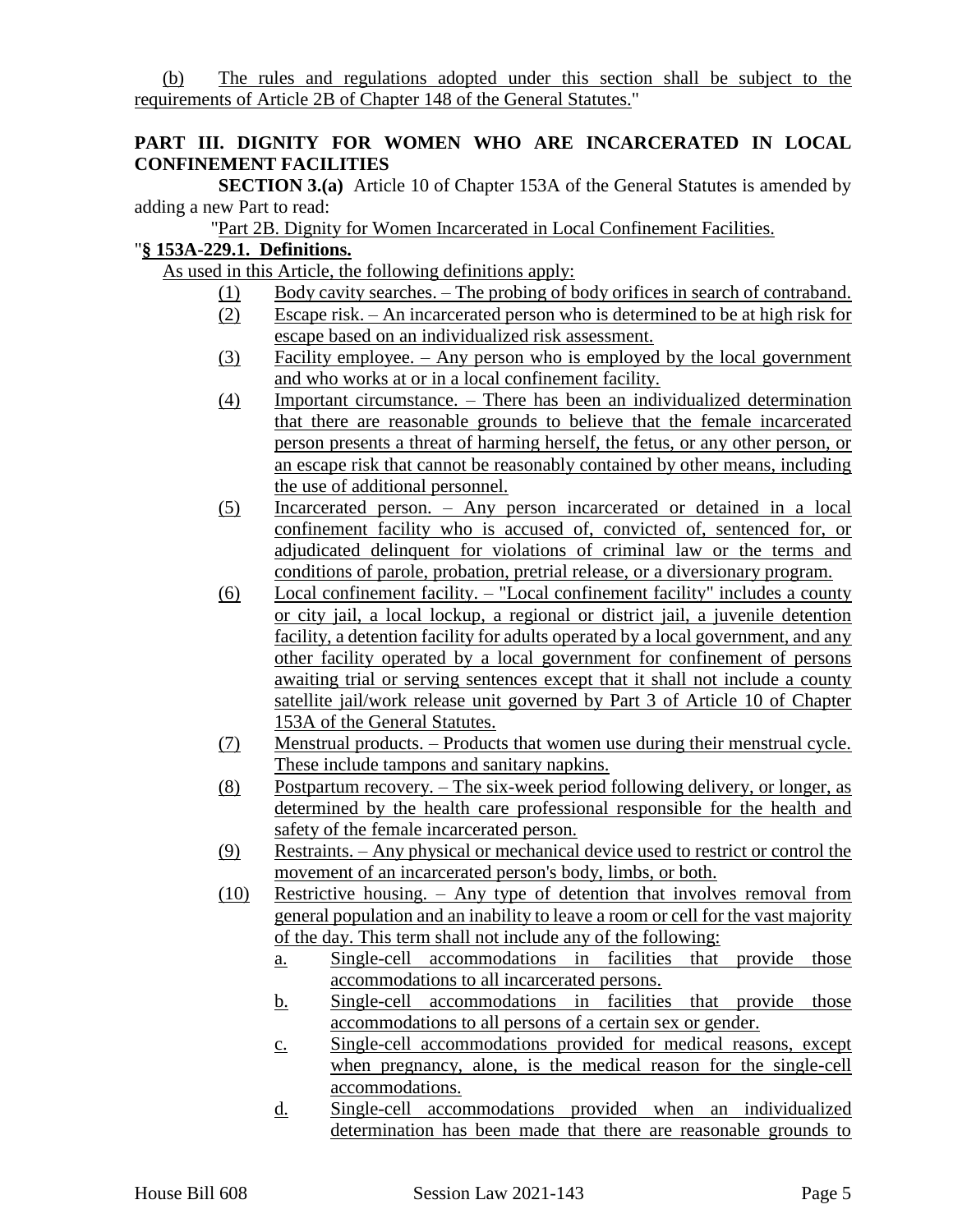believe that there exists a threat of harm to the female incarcerated person or the fetus.

- e. Single-cell accommodations provided at the request of the incarcerated person.
- (11) State of undress. A situation when an incarcerated person is partially or fully naked, either in the shower, toilet areas, a medical examination room, or while having a body cavity search conducted.

# "**§ 153A-229.2. Care for female incarcerated persons related to pregnancy, childbirth, and postpartum recovery.**

(a) Limitation on Use of Restraints. – Except as otherwise provided in this subsection, facility employees shall not apply restraints on a pregnant female incarcerated person during the second and third trimester of pregnancy, during labor and delivery, and during the postpartum recovery period.

A female incarcerated person who is in the postpartum recovery period may only be restrained if a facility employee makes an individualized determination that an important circumstance exists. In this case, only wrist handcuffs held in front of the female incarcerated person's body may be used and only when she is ambulatory. The facility employee ordering use of restraints on any female incarcerated person while in the postpartum recovery period shall submit a written report to the sheriff or administrator of the local confinement facility within five days following the use of restraints. The report shall contain the justification for restraining the female incarcerated person during postpartum recovery.

Nothing in this subsection shall prohibit the use of handcuffs or wrist restraints held in front of the female incarcerated person's body when in transport outside of the local confinement facility, except that these restraints shall not be used in transport when the female incarcerated person is in labor or is suspected to be in labor.

Nothing in this subsection shall prohibit the use of medical restraints by a licensed health care professional to ensure the medical safety of a pregnant female incarcerated person.

(b) Body Cavity Searches. – No facility employee, other than a certified health care professional, shall conduct body cavity searches of a female incarcerated person who is pregnant or in the postpartum recovery period unless the facility employee has probable cause to believe that the female incarcerated person is concealing contraband that presents an immediate threat of harm to the female incarcerated person, the fetus, or another person. In this case, the facility employee shall submit a written report to the sheriff or administrator of the local confinement facility within five days following the body cavity search, containing the justification for the body cavity search and the presence or absence of any contraband.

(c) Nutrition. – The sheriff or the administrator of the local confinement facility shall ensure that pregnant female incarcerated persons are provided sufficient food and dietary supplements and are provided access to food at appropriate times of day, as ordered by a physician, a physician staff member, or a local confinement facility nutritionist to meet generally accepted prenatal nutritional guidelines for pregnant female incarcerated persons. While in the hospital, pregnant female incarcerated persons and female incarcerated persons in the postpartum recovery period shall have access to the full range of meal options provided by the hospital to ensure that each meal meets the female incarcerated person's nutritional needs.

(d) Restrictive Housing. – The sheriff or the administrator of the local confinement facility shall not place any pregnant female incarcerated person, or any female incarcerated person who is in the postpartum recovery period, in restrictive housing unless a local confinement facility employee makes an individualized determination that an important circumstance exists. In this case, the facility employee authorizing the placement of the female incarcerated person in restrictive housing shall submit a written report to the sheriff or administrator of the local confinement facility within five days following the transfer. The report shall contain the justification for confining the female incarcerated person in restrictive housing.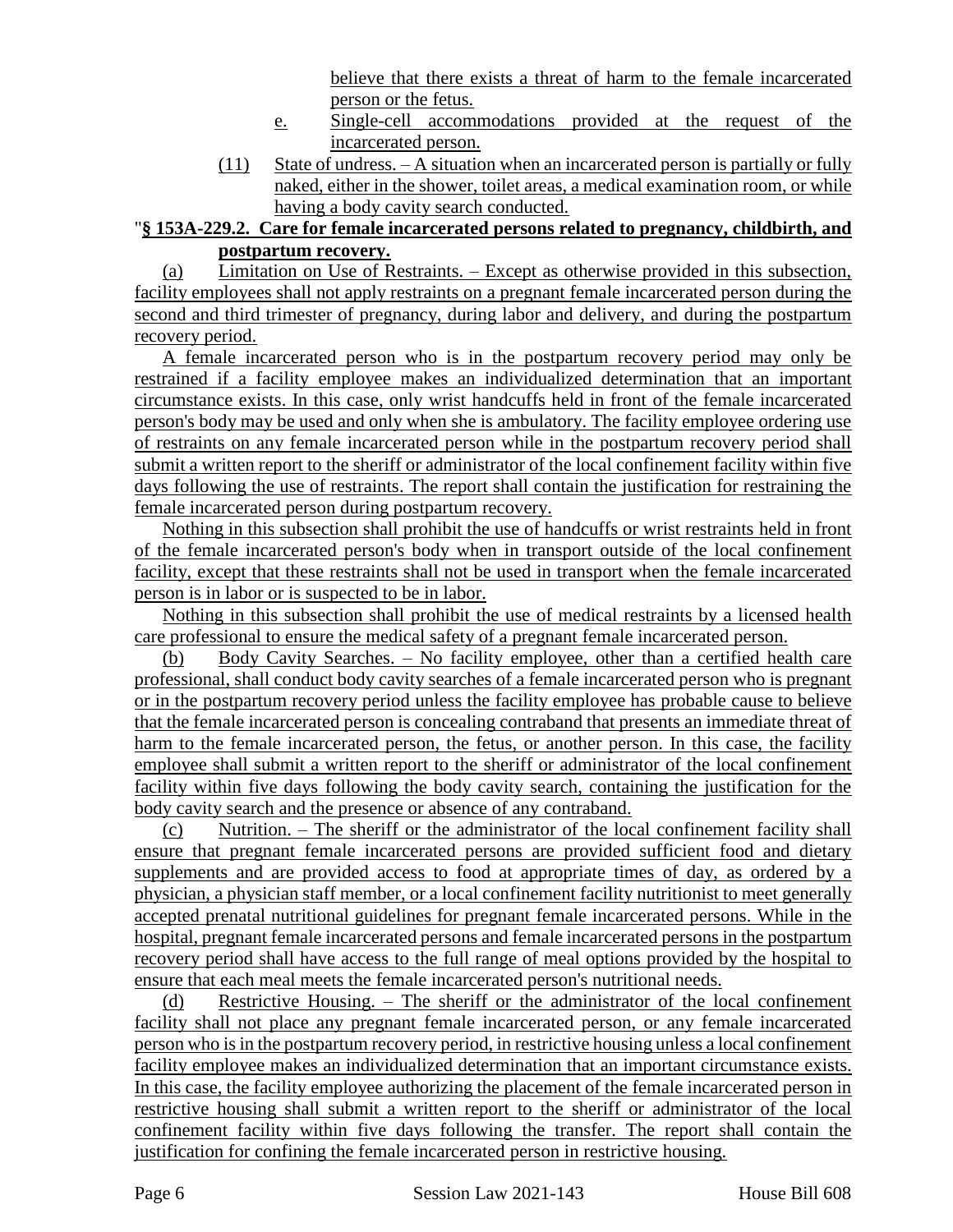(e) Bed Assignments. – The sheriff or the administrator of the local confinement facility shall not assign any female incarcerated person who is pregnant or in postpartum recovery to any bed that is elevated more than 3 feet from the floor of the local confinement facility.

(f) Cost of Care. – While a pregnant female incarcerated person is incarcerated, the pregnant female incarcerated person shall be provided necessary prenatal, labor, and delivery care as needed at no cost to the pregnant female incarcerated person.

(g) Bonding Period. – Following the delivery of a newborn by a female incarcerated person, the administrator of the local confinement facility shall permit the newborn to remain with the female incarcerated person while the female incarcerated person is in the hospital, unless the medical provider has a reasonable belief that remaining with the female incarcerated person poses a health or safety risk to the newborn.

(h) Nutritional and Hygiene Products During the Postpartum Period. – During the period of postpartum recovery, the sheriff or administrator of the local confinement facility shall make available the necessary nutritional and hygiene products, including sanitary napkins, underwear, and hygiene products for the postpartum female incarcerated person. The products shall be provided at no cost to the female incarcerated person.

(i) Reporting. – The sheriff or administrator of the local confinement facility shall compile a monthly summary of all written reports received pursuant to this section and G.S. 148-25.3.

## "**§ 153A-229.3. Inspection by facility employees.**

(a) Inspections When a Female Incarcerated Person is in the State of Undress. – To the greatest extent practicable and consistent with safety and order in a local confinement facility, there shall be a limitation on inspections by male facility employees when a female incarcerated person is in a state of undress. Nothing in this section shall limit the ability of a male facility employee from conducting inspections when a female incarcerated person may be in a state of undress if no female facility employees are available within a reasonable period of time.

(b) Documentation Requirement. – If a male facility employee deems it is appropriate to conduct an inspection or search while a female incarcerated person is in a clear state of undress in an area such as the shower, the medical examination room, toilet areas, or while a female incarcerated person is having a body cavity search, the male local confinement facility employee shall submit a written report to the sheriff or administrator of the local confinement facility within five days following the inspection or search, containing the justification for a male facility employee to inspect the female incarcerated person while in a state of undress.

#### "**§ 153A-229.4. Access to menstrual products.**

Access to Menstrual Products. – The sheriff or the administrator of the local confinement facility shall ensure that sufficient menstrual products are available at the local confinement facility for all female incarcerated persons who have an active menstrual cycle. Female incarcerated persons who menstruate shall be provided menstrual products as needed at no cost to the female incarcerated person."

**SECTION 3.(b)** G.S. 153A-221 reads as rewritten:

#### "**§ 153A-221. Minimum standards.**

(a) The Secretary shall develop and publish minimum standards for the operation of local confinement facilities and may from time to time develop and publish amendments to the standards. The standards shall be developed with a view to providing secure custody of prisoners and to protecting their health and welfare and providing for their humane treatment. The standards shall provide for all of the following:

- (1) Secure and safe physical facilities.
- (2) Jail design.
- (3) Adequacy of space per prisoner.
- (4) Heat, light, and ventilation.
- (5) Supervision of prisoners.